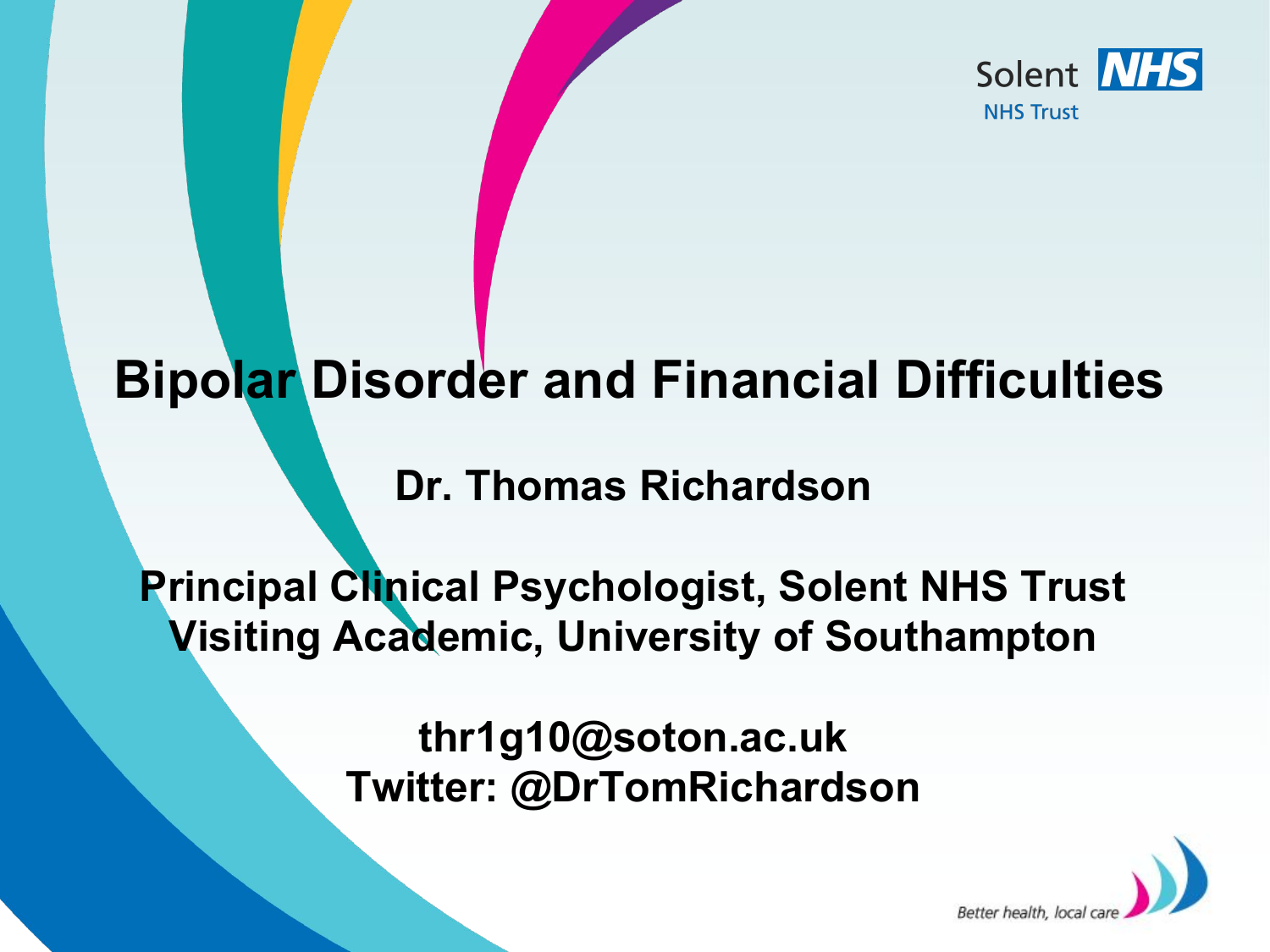## **Acknowledgements**

#### **Co-Authors:**

Megan Jansen Chris Fitch Dr. Lorraine Bell Wendy Turton

#### **Funded:**  Research Capability Funding NIHR

Thanks to participants and all those who referred. Solent Research department esp. Dr. Sarah Williams

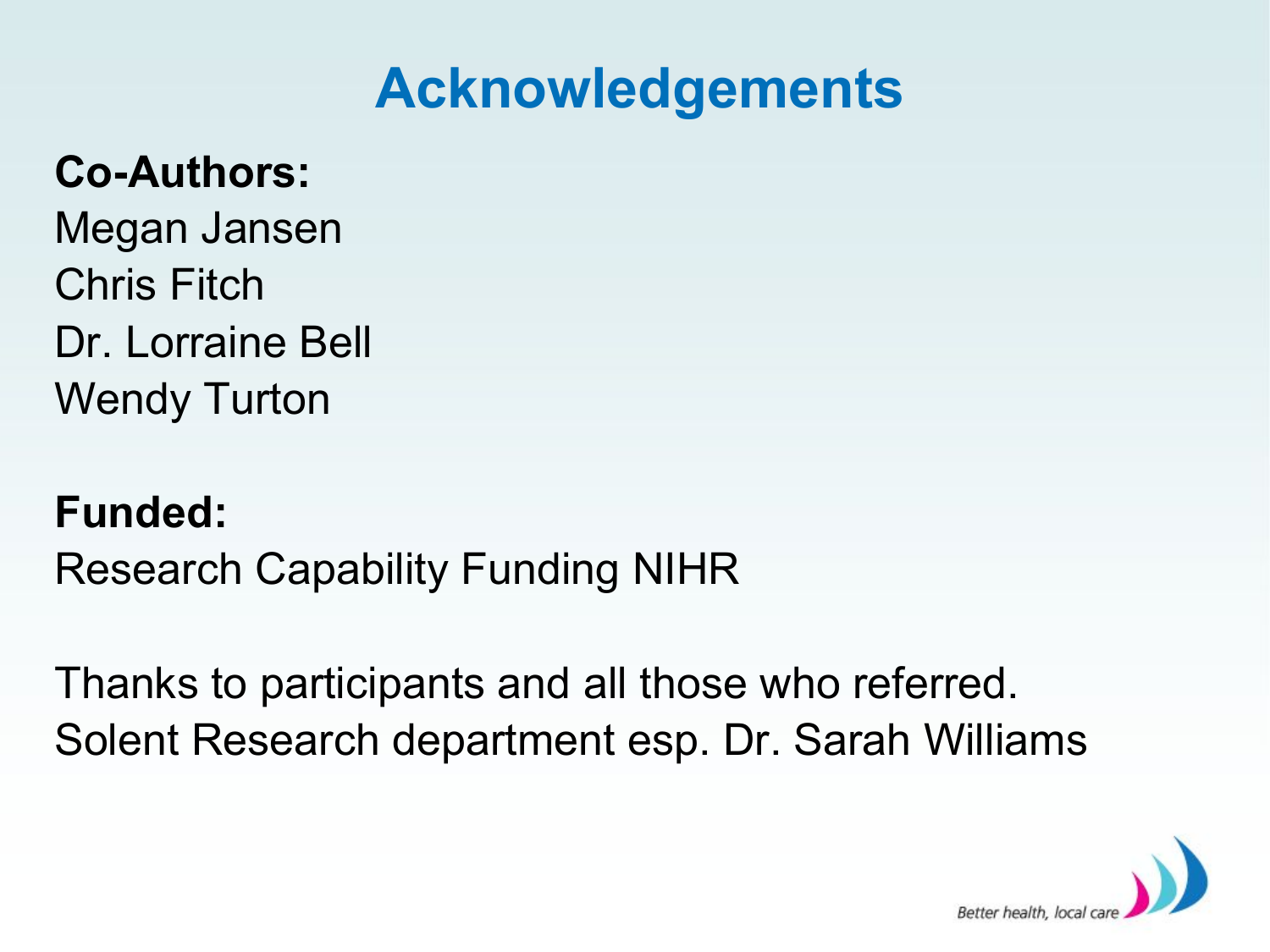# **Manic Episode Symptoms**

Abnormally elevated, expansive or irritable mood:

- Inflated self-esteem or grandiosity
- Decreased need for sleep
- Racing thoughts
- Distractibility
- Increased goal directed activity (socially, work, sexually)

● Excessive involvement in pleasurable activities with high potential for painful consequences (e.g., engaging in unrestrained buying sprees, sexual indiscretions, or foolish business investments)

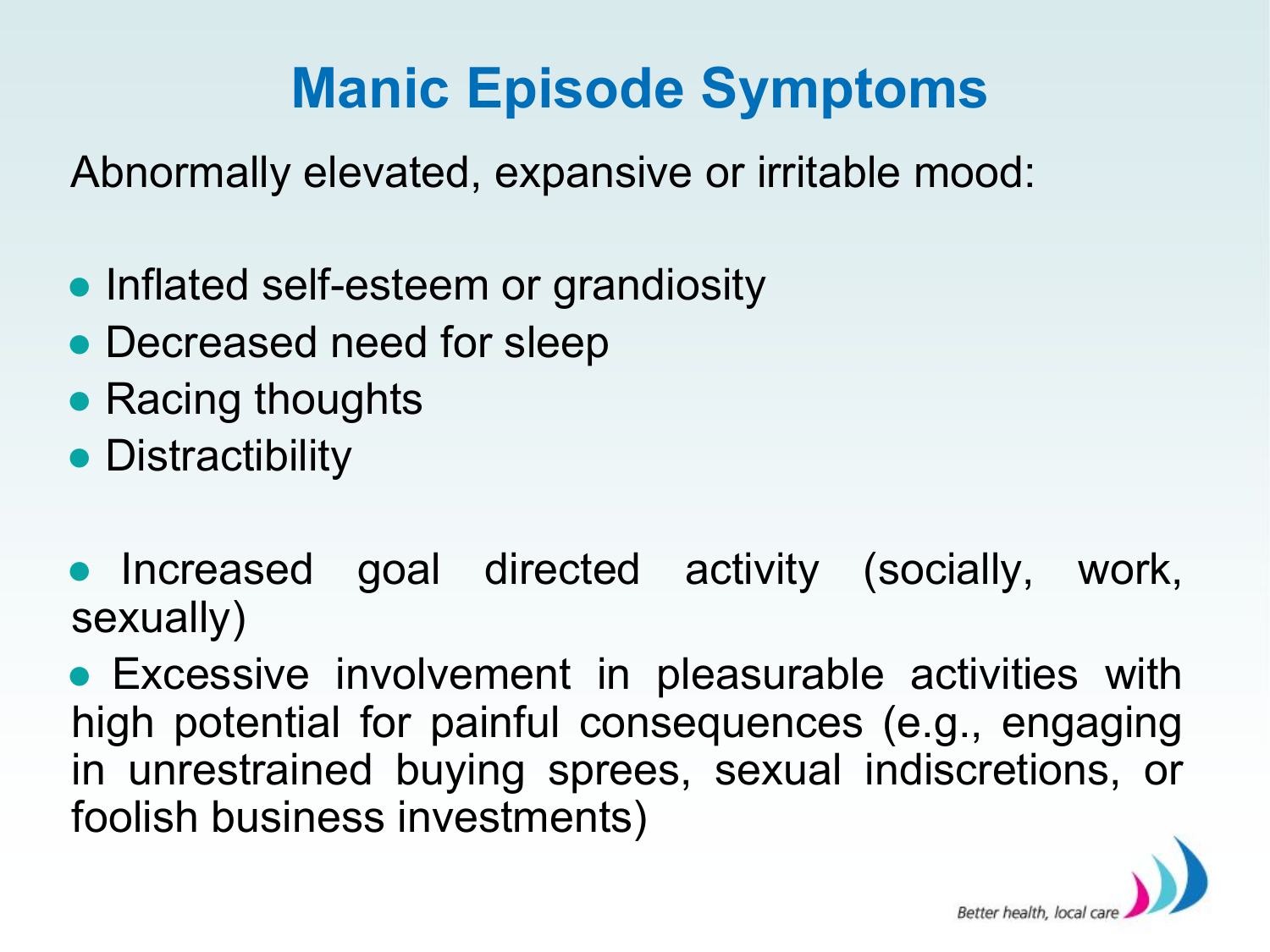## **Debt and Mental Health**

Richardson et al. (2013) meta-analysis:

• Those with depression more than twice as likely to be in debt.

Richardson et al. (2015, 2016):

● Vicious cycle between financial difficulties and eating disorder risk, alcohol problems and anxiety in students.



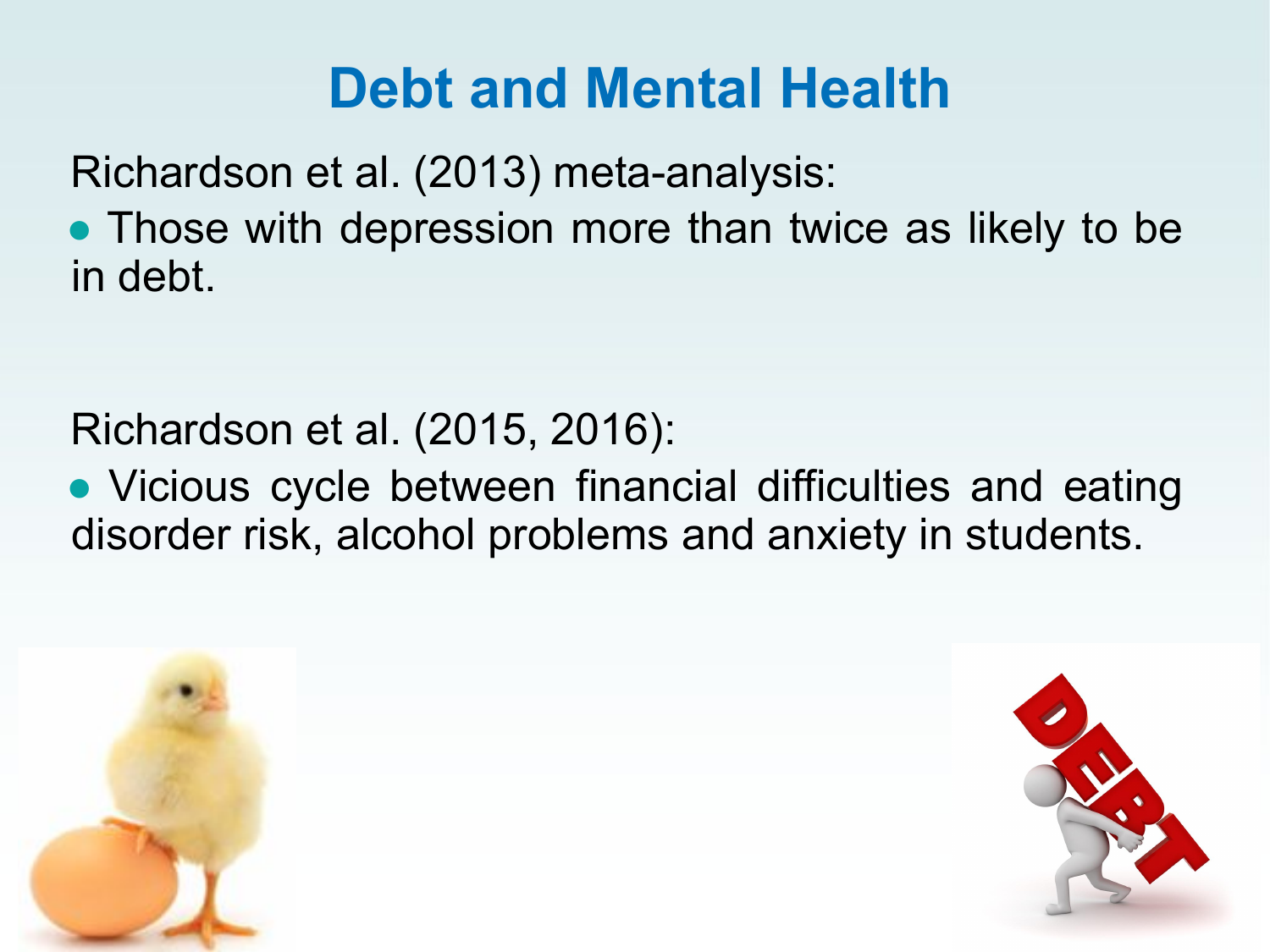## **Previous Research: Bipolar**

- High risk for gambling
- High levels of compulsive spending
- Poor financial management associated with impulsivity
- Caregivers report financial difficulties and impulsive spending a source of stress
- Nothing on debt

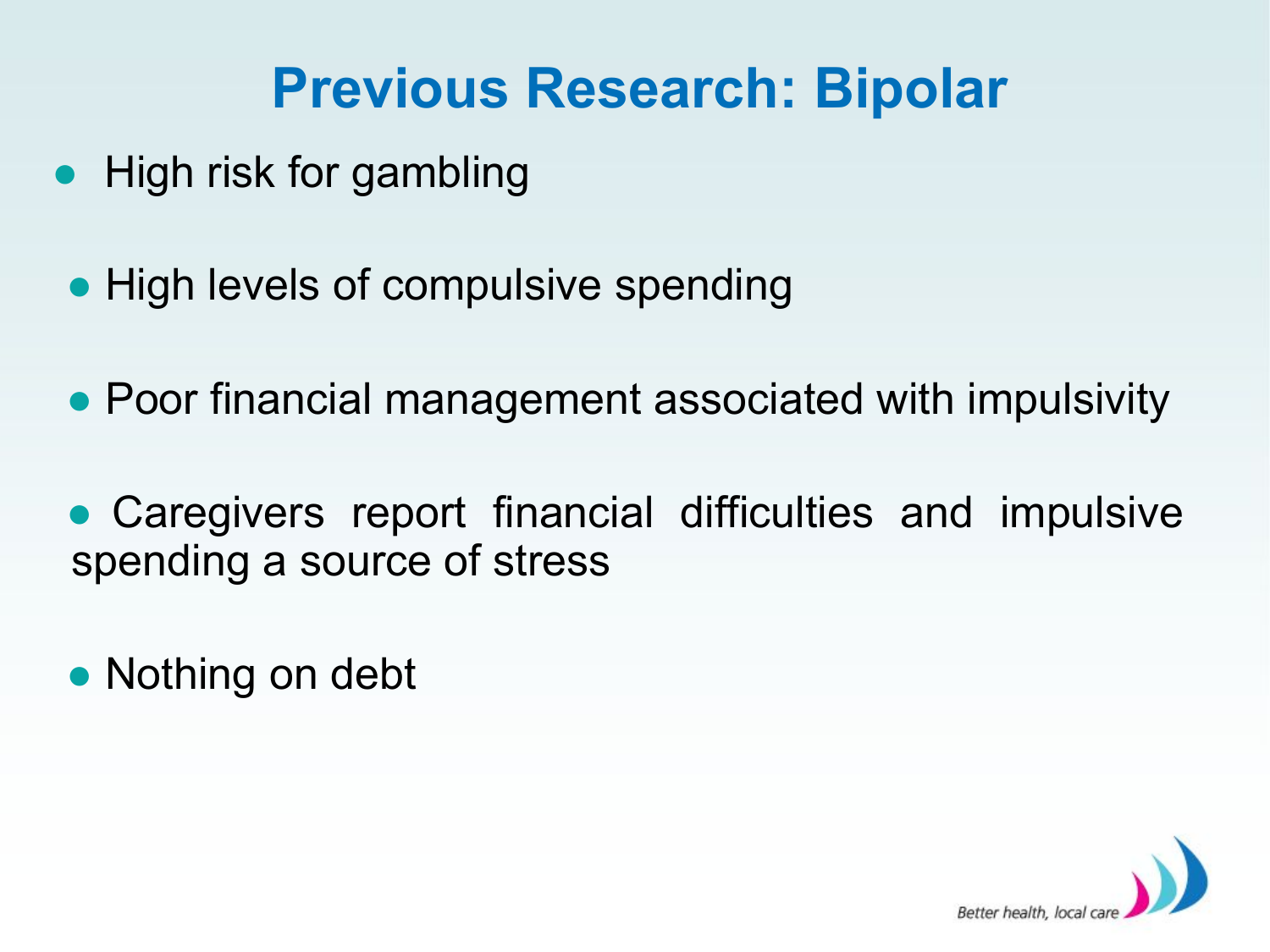## **Qualitative Analysis**

- 44 with Bipolar Disorder answered written questions
- Six took part in focus group
- Thematic analysis

*Richardson, T., Jansen, M., Turton, W. & Bell, L. The Relationship Between Bipolar Disorder and Financial Difficulties: A Qualitative Examination of Patient's Views. Clinical Psychology Forum, In Press.*

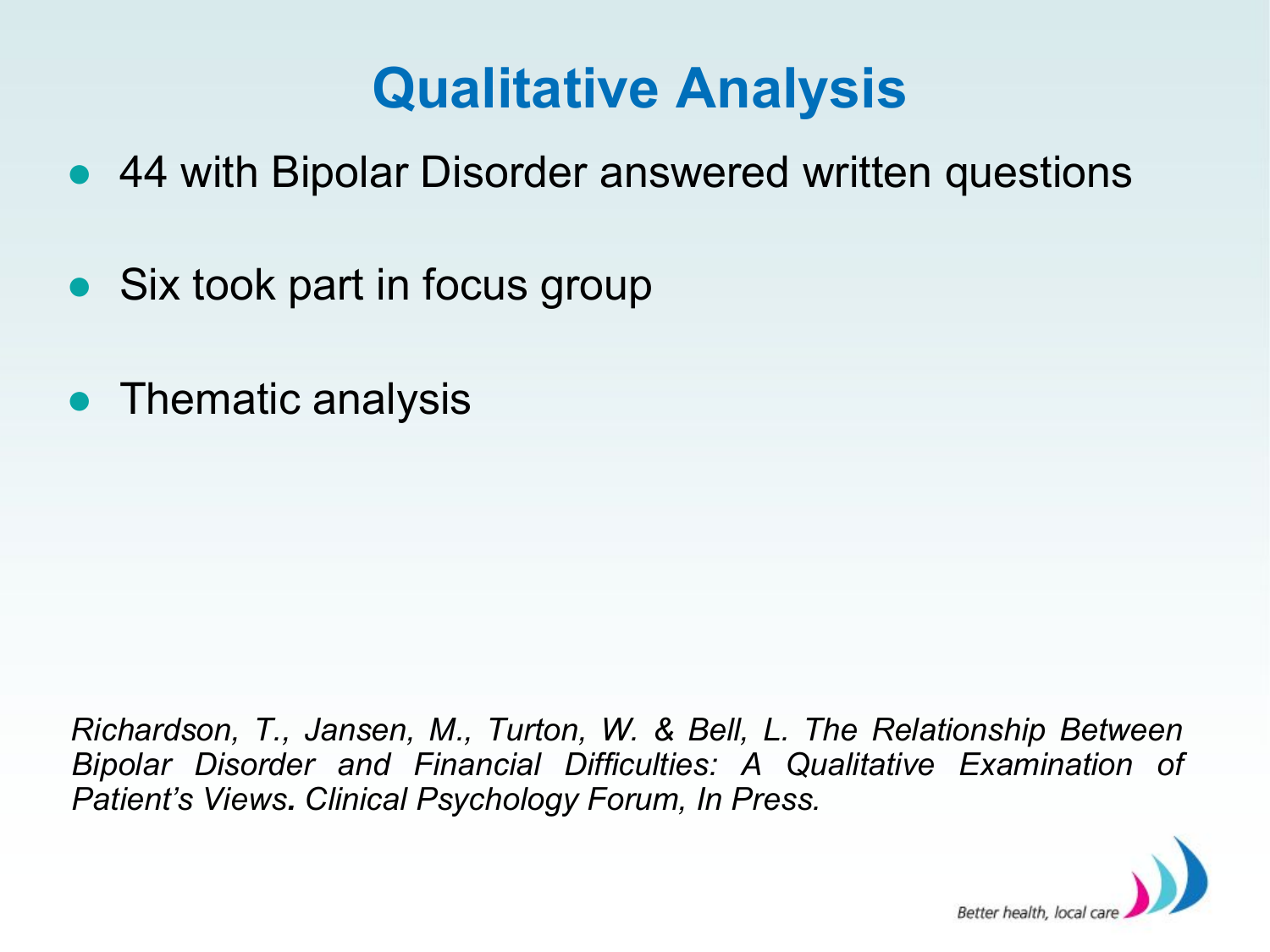## **Themes**

| <b>Themes</b>                  | <b>Quotes</b>                                      |
|--------------------------------|----------------------------------------------------|
| 1. Overspending                | $\cdot$ "Impulsive purchases will spend all that   |
| a. Impulse Shopping            | I have when I am manic or                          |
| <b>b. Excessive Generosity</b> | hypo-manic."                                       |
|                                | $\cdot$ "I became high and gave away all my        |
|                                | savings to charity 4 years ago."                   |
| 2. Anxiety/Depression          | $\cdot$ "The realisation of debt can trigger a     |
| a. Suicidality                 | depressive bout."                                  |
|                                | $\cdot$ "The very reason I tried to commit suicide |
|                                | 3 years ago."                                      |
| 3. Regret/Guilt                | l· "Regret about overspending – "What              |
|                                | made me buy these things!?"                        |

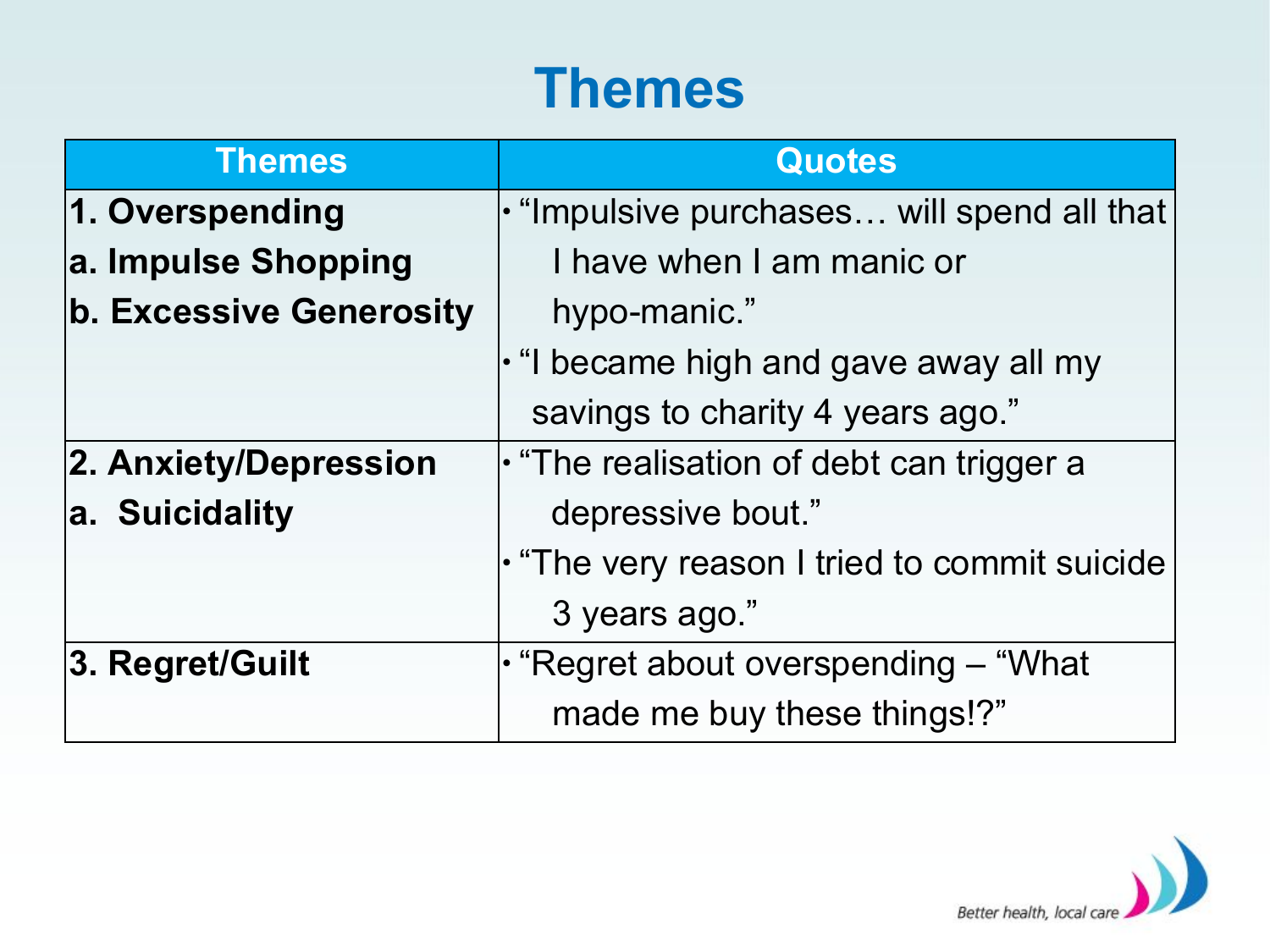## **Themes**

| <b>Themes</b>            | <b>Quotes</b>                                         |
|--------------------------|-------------------------------------------------------|
| <b>4. Poor</b>           | . "Prone to burying head in the sand,                 |
| <b>Planning/Avoidant</b> | ignoring demands for payments."                       |
| <b>Coping</b>            |                                                       |
| 5. Vicious Cycle         | $\cdot$ "It's a vicious cycle. I realise I'm spending |
|                          | and putting my family in financial stress             |
|                          | and leads to larger depression. This is               |
|                          | then leads to comfort spending again."                |
| 6. Poor Employment       | . "Affected work and the amount I earn.               |
|                          | Had to take an £8000 pay cut to                       |
|                          | support positive mental health."                      |
| 7. Comfort Spending      | • "During down periods, I essentially                 |
|                          | comfort spend."                                       |

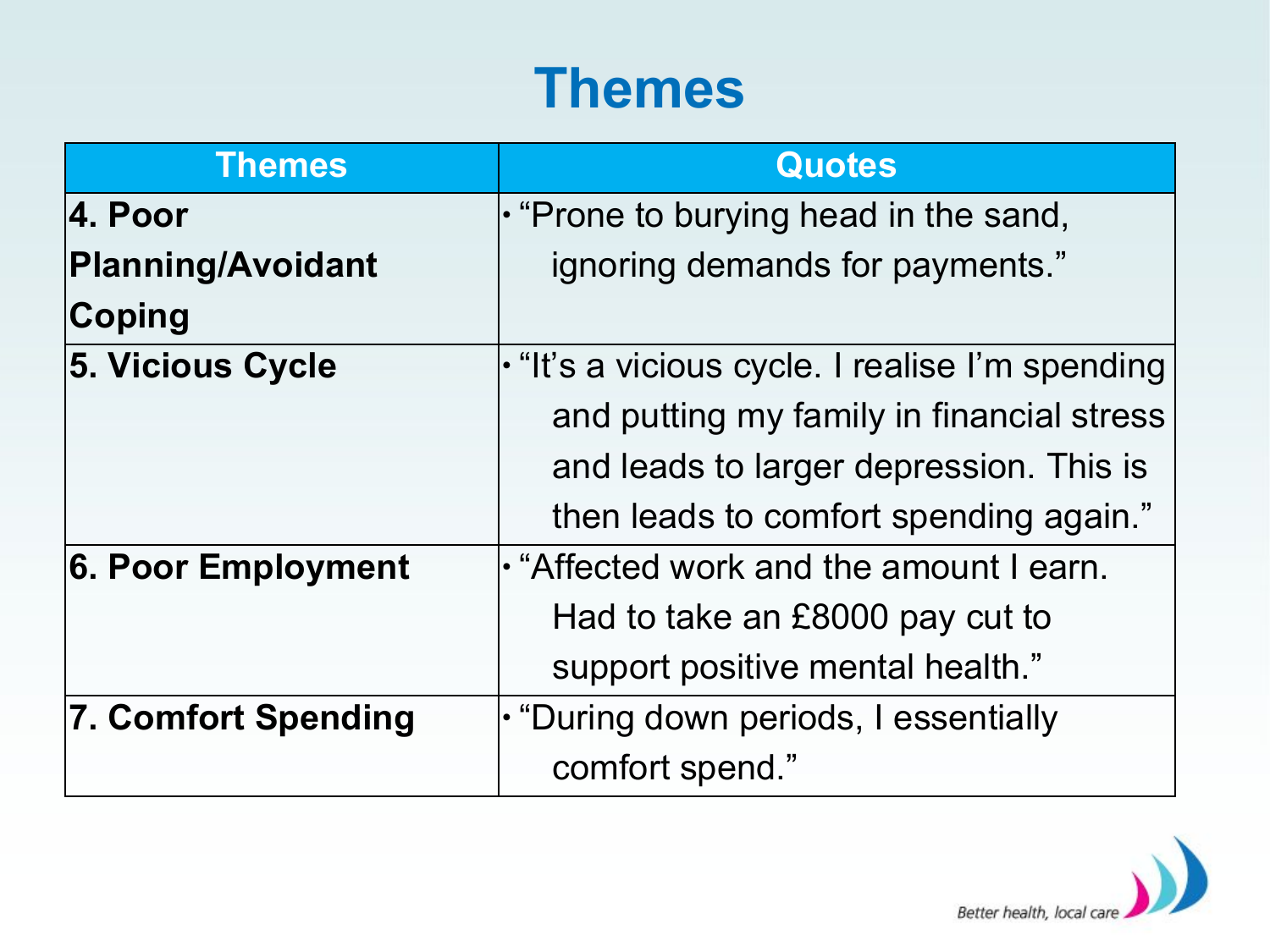## **Themes: Timeline with Mood Changes**



**Time** 

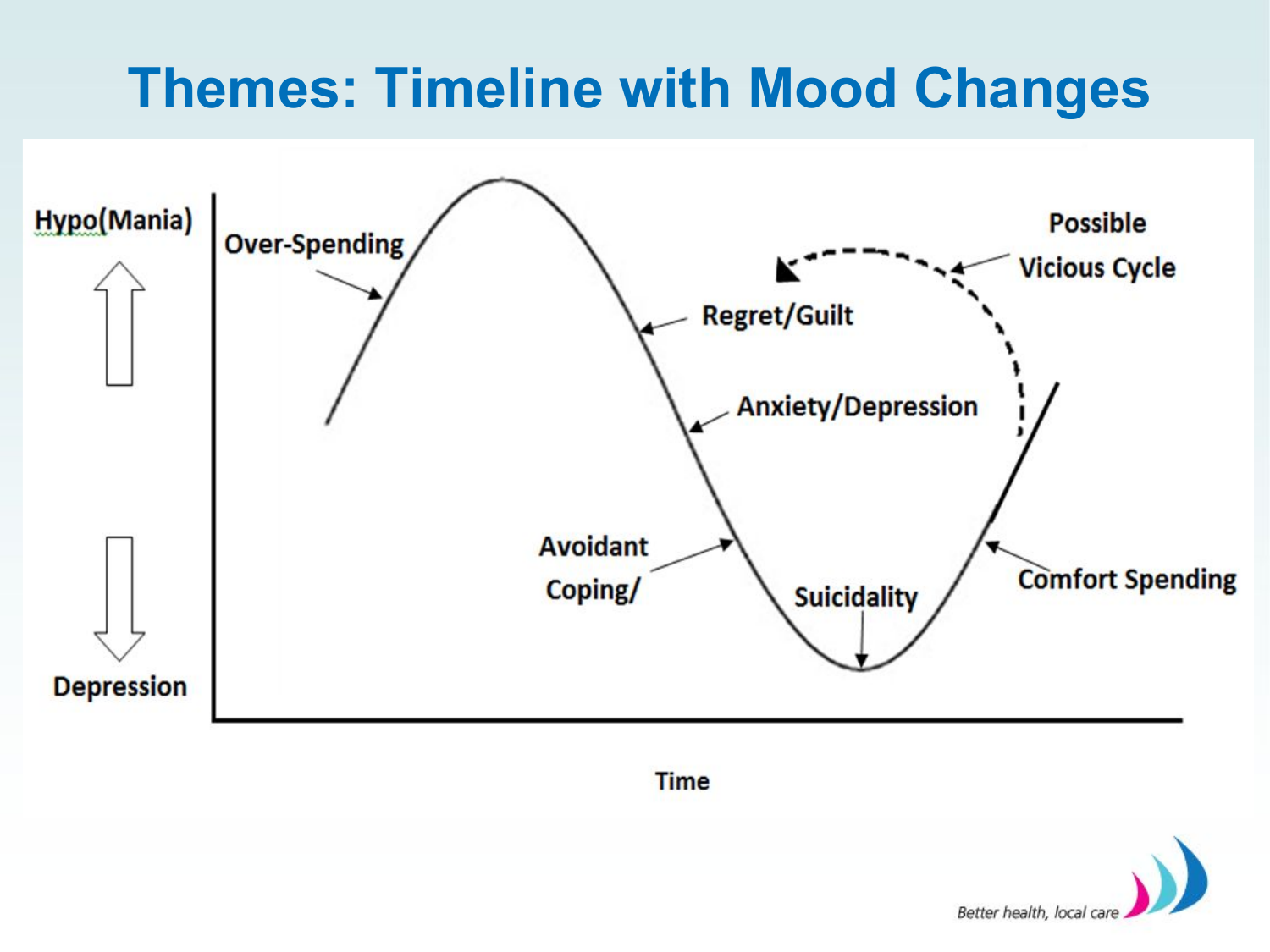## **Method: Participants**

- 54 patients with Bipolar Disorder recruited from Community Mental Health Teams in Portsmouth
- 40 took part at a second time point 4 months later

*Papers being prepared for submission*

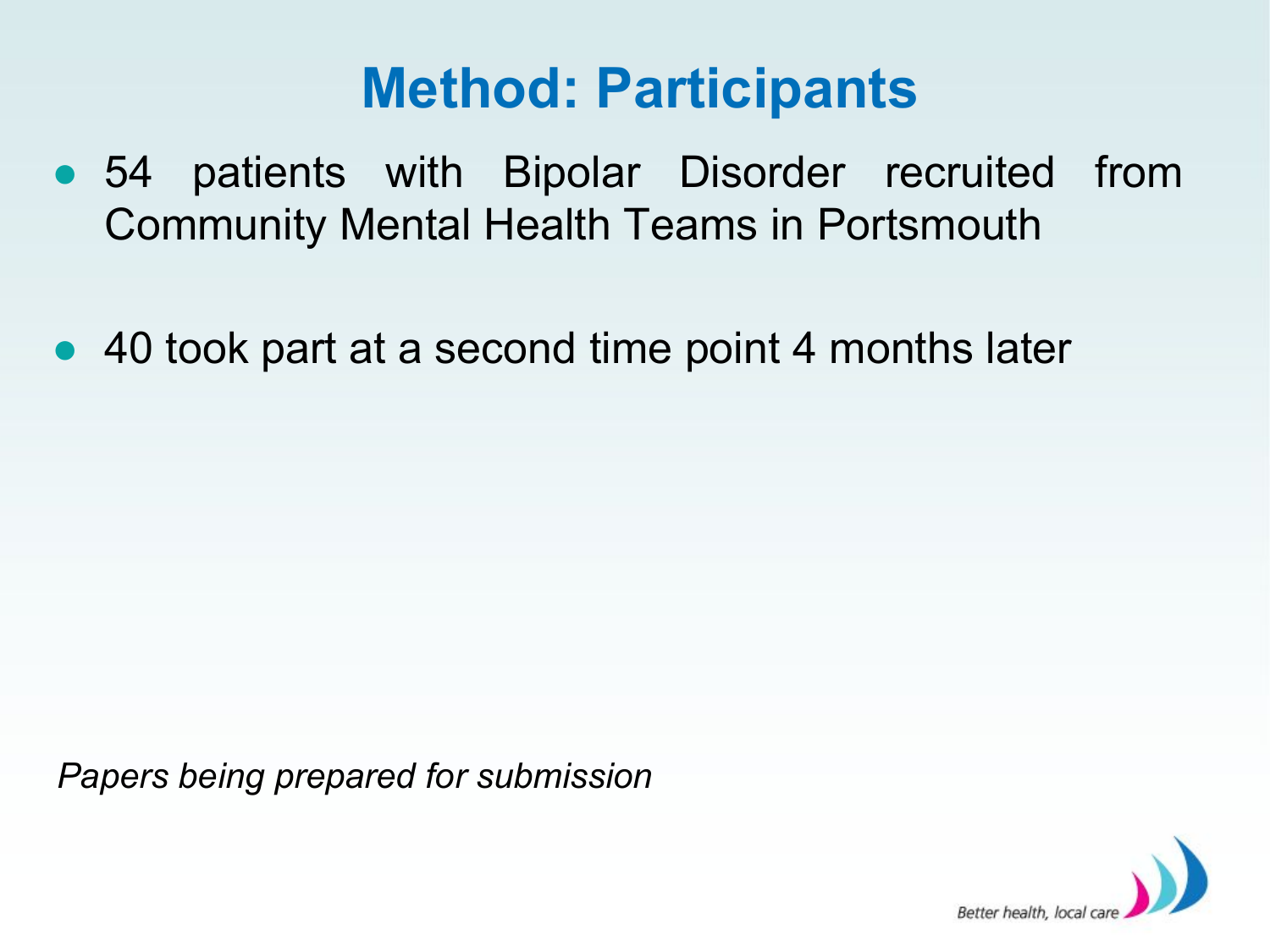## **Method: Measures**

#### **Questionnaires on:**

- Finances: debt, problems paying bills, perceived financial wellbeing
- Compulsive shopping
- Mood: Depression, mania, anxiety, stress
- Psychological variables e.g. mindfulness and impulsivity

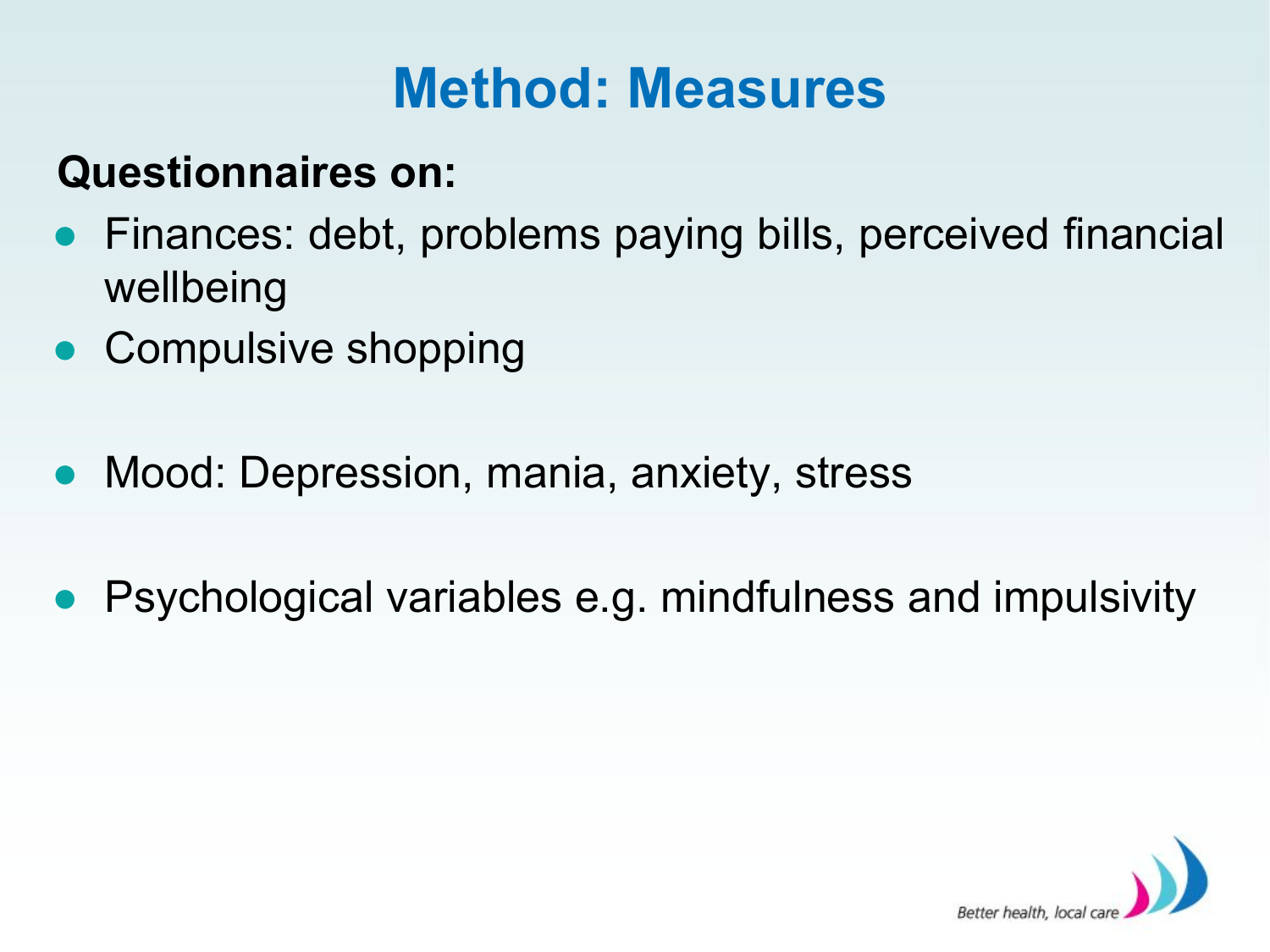## **Results Over Time**

- Poorer perceived financial wellness increased anxiety and stress over time (after controlling baseline symptoms).
- How clients saw there finances more important than objective measures such as number loans

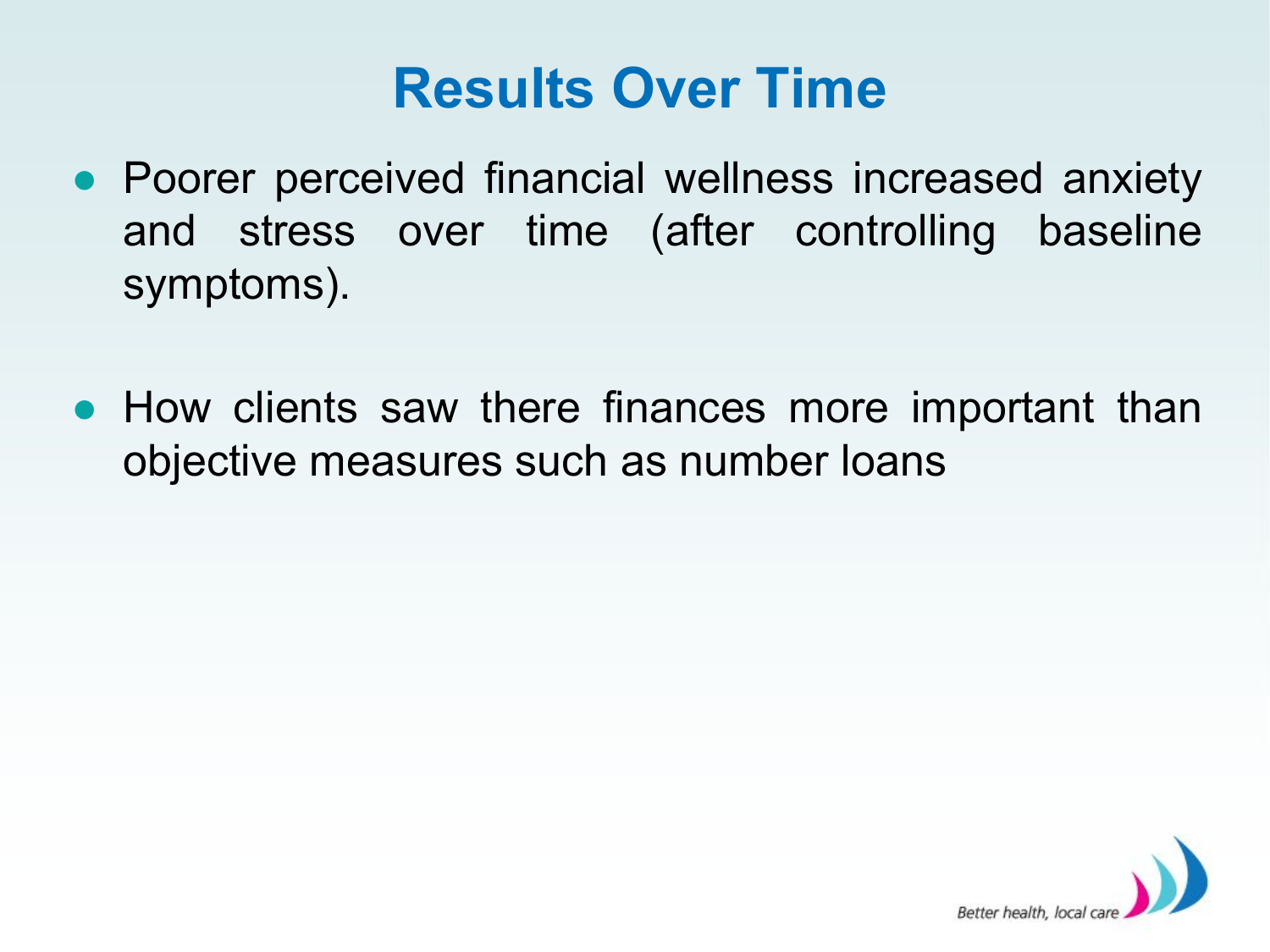## **Results Over Time**

- Greater financial difficulties increased later thoughts around achievement, goal focus and hypomanic cognitions.
- Greater impulsivity- greater later financial difficulties
- Poorer perceived financial wellness lowered self-esteem over time

• Note in above baseline scores not controlled for.

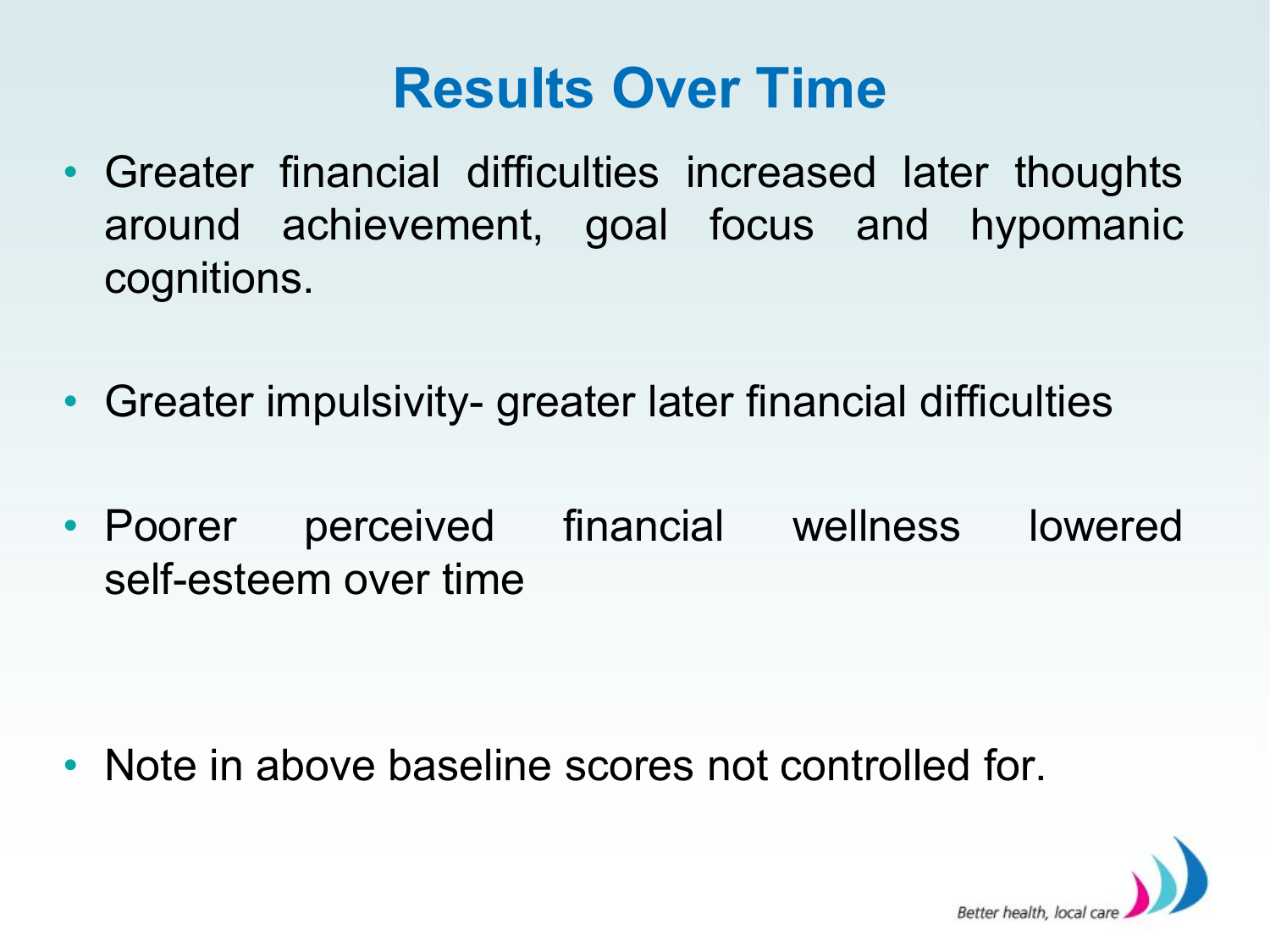# **Results for Compulsive Spending**

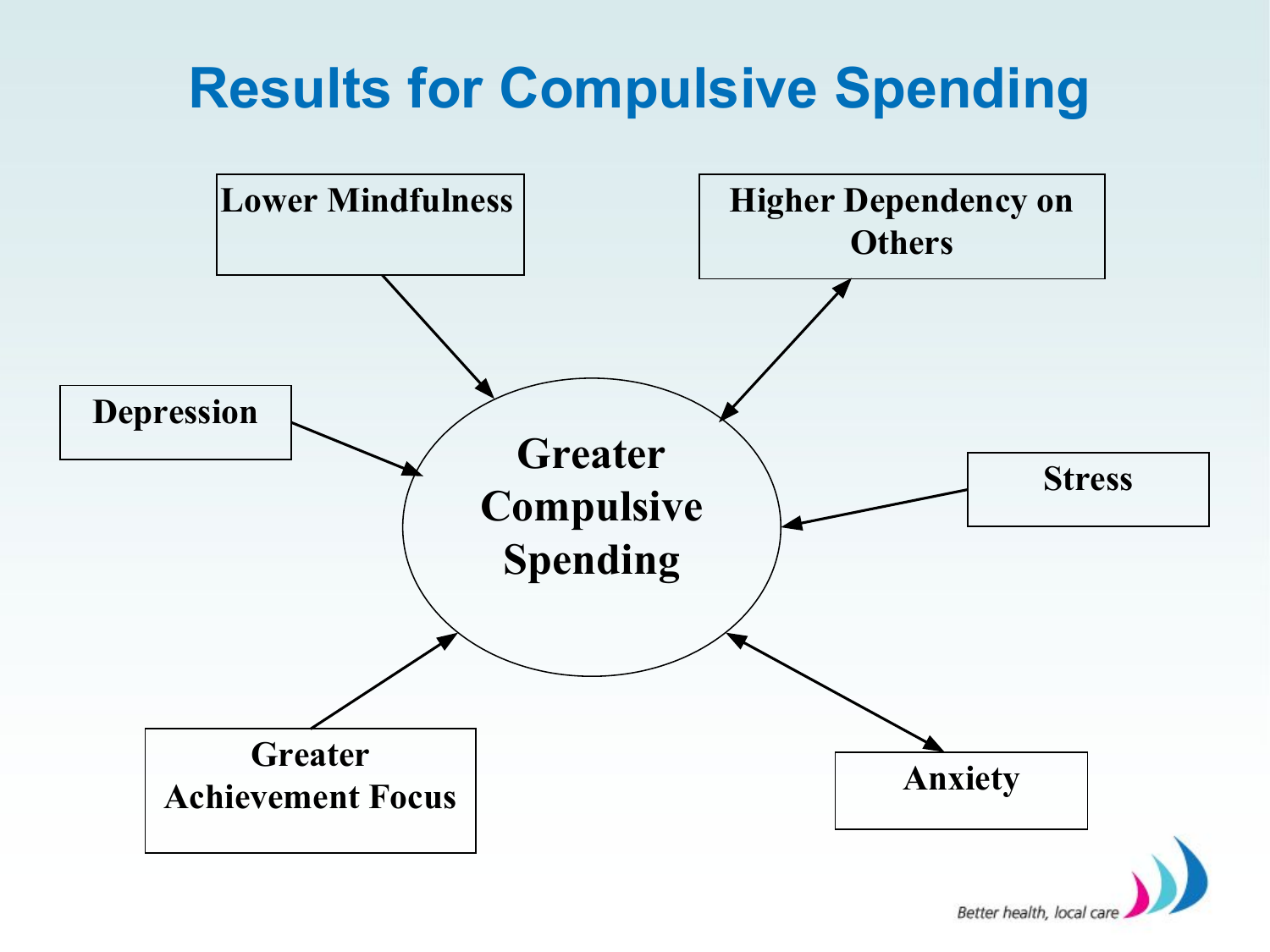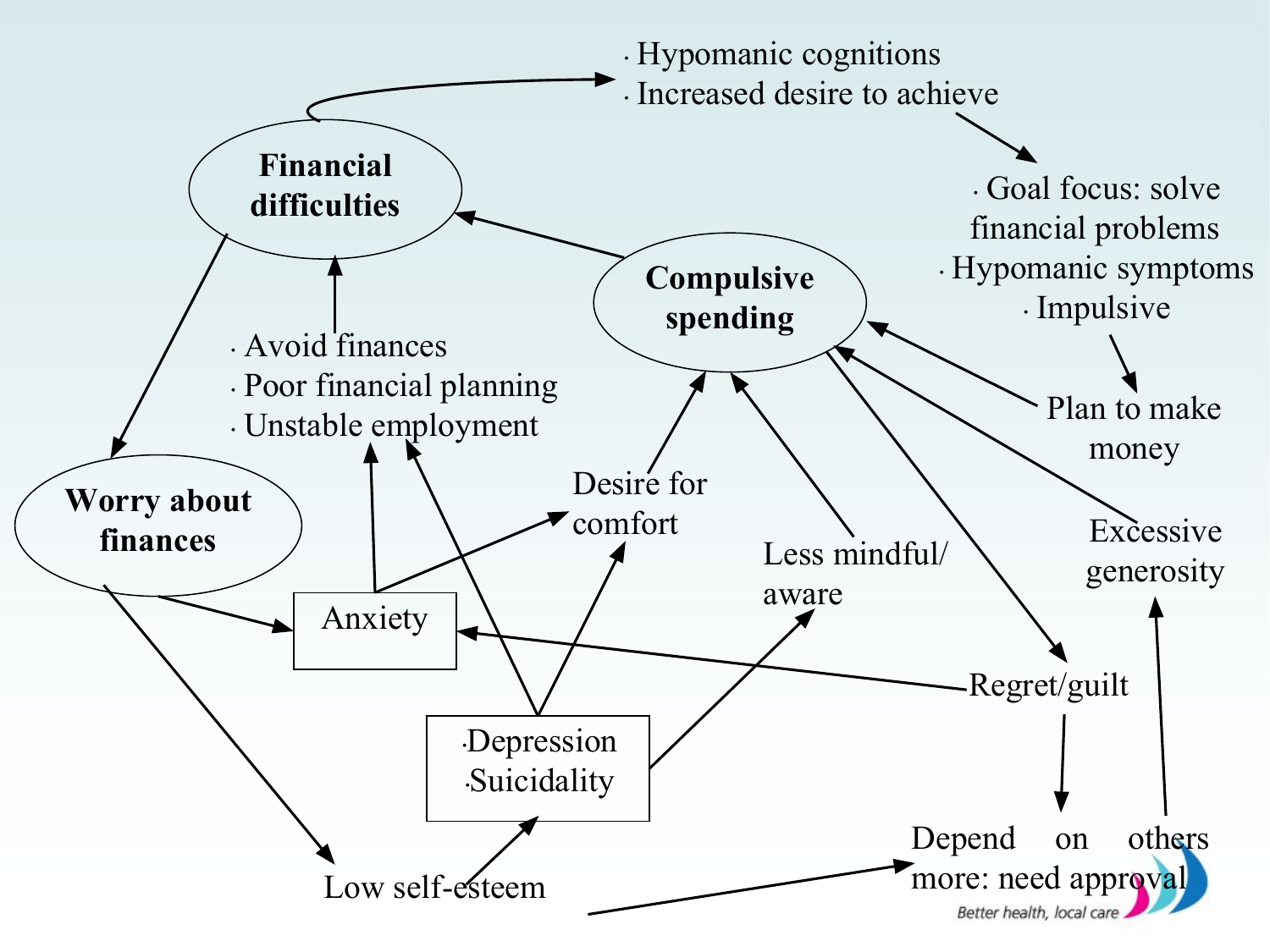### **Video**

#### ● https://www.youtube.com/watch?v=k0ClSSu0SKk